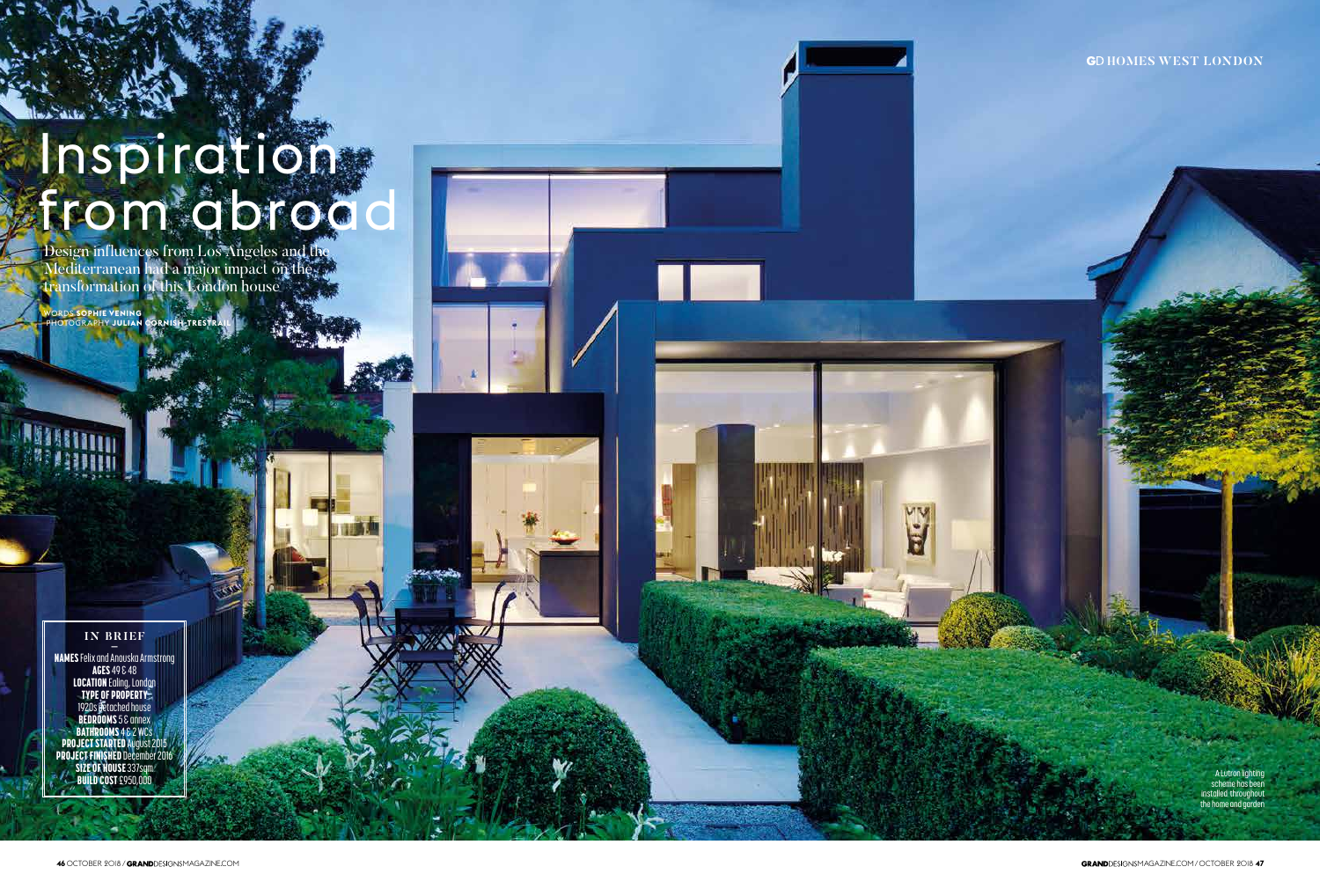A striking dining table by designer Stefan Knopp adjoins the island; the sleek kitchen is from Halcyon Interiors

is a far cry from its former tired exterior and internal layout.<br>
In 2013, Felix, a commercial property developer, and<br>
Anouska, a marketing executive in the film industry, along<br>
with their two teenage children, decided t elix and Anouska Armstrong's stunningly modern home In 2013, Felix, a commercial property developer, and Anouska, a marketing executive in the film industry, along with their two teenage children, decided to relocate from the laid-back sunny climate of California to London. Having lived in a spacious, light-filled LA home, the couple knew what they wanted.

While still living in LA, the couple spent nine months scouring the internet looking for suitable properties located between the M40 and M23. They came up with a shortlist of 20 homes in Ealing, Barnes and Chiswick that they then flew over to view.  $\lambda$ 

# **GDHOMES WEST LONDON**



'We had a detached house in mind, with good transport links, that we could transform into our family home,' says Felix. 'We wanted to include lots of light and space, and a beautiful mix of natural materials. Our aim was to take something very ordinary and make it extraordinary.'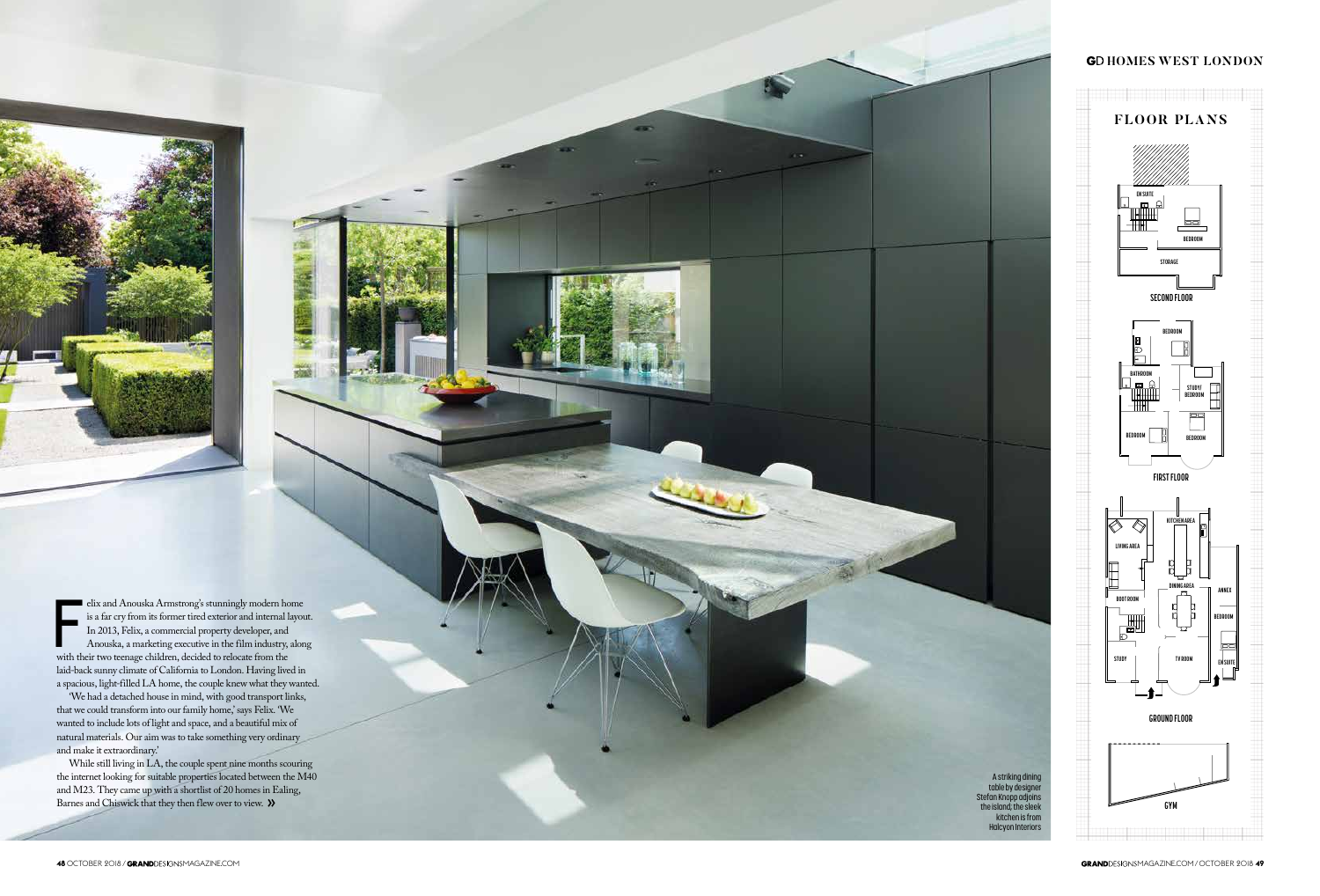

'It soon became clear that we could get more for our money in Ealing and when we saw this house, which had space to extend, we knew it had potential,' says Anouska.

Once the sale went through, the couple began searching for an architect and came to admire Robert Dye's work. 'We fell in love with his architectural style and use of materials,' says Anouska.

With a plot and architect in place, the family moved into the house in 2013, spending six months working on a renovation and extension plan with Dye. 'He would come up with a dramatic concept and then the three of us, along with his colleague, Jason Coleman, would debate and shape it. With Felix's background in engineering and mine in marketing and design, it was a wonderful fusion of creativity and technical know-how,' says Anouska.

A sculptural wall, combining hundreds of oak pieces with integrated lighting, runs the full height of the stairwell and creates a dynamic connection between the three floors. A single run of glazing pierces a side wall on the ground floor and goes all the way up to the roof, filling the centre of the house with natural light. Clever use of varying floor levels, materials and ceiling heights, and a strategically placed fireplace, were critical in creating intimate zones within the open-plan space that Anouska was so keen on. A similar amount of attention to detail  $\mathcal{V}$ 

In terms of design and layout, the couple were keen to have a series of interconnecting spaces through the house. 'We wanted our home to feel modern, but not brutalist,' says Felix. 'Using a restrained colour palette and natural materials, we created a warm and cosy home. We also wanted to create intimate areas within bright, open spaces,' explains Anouska.

Dye's solution was to build a rear and two side extensions to create space for a generous open-plan living-kitchen-dining space. The first-floor internal walls were rearranged to integrate more storage, and a loft extension was added to include Anouska and Felix's bedroom and en suite. The garage was converted into an annex for visiting family and friends, while the design of a separate studio-gym mirrored the look of the house, using a similar palette of materials. This can be found at the end of the plot, with the garden separating the two buildings and acting like a central courtyard – a layout that is very reminiscent of Mediterranean villas.



### **HOMES WEST LONDON**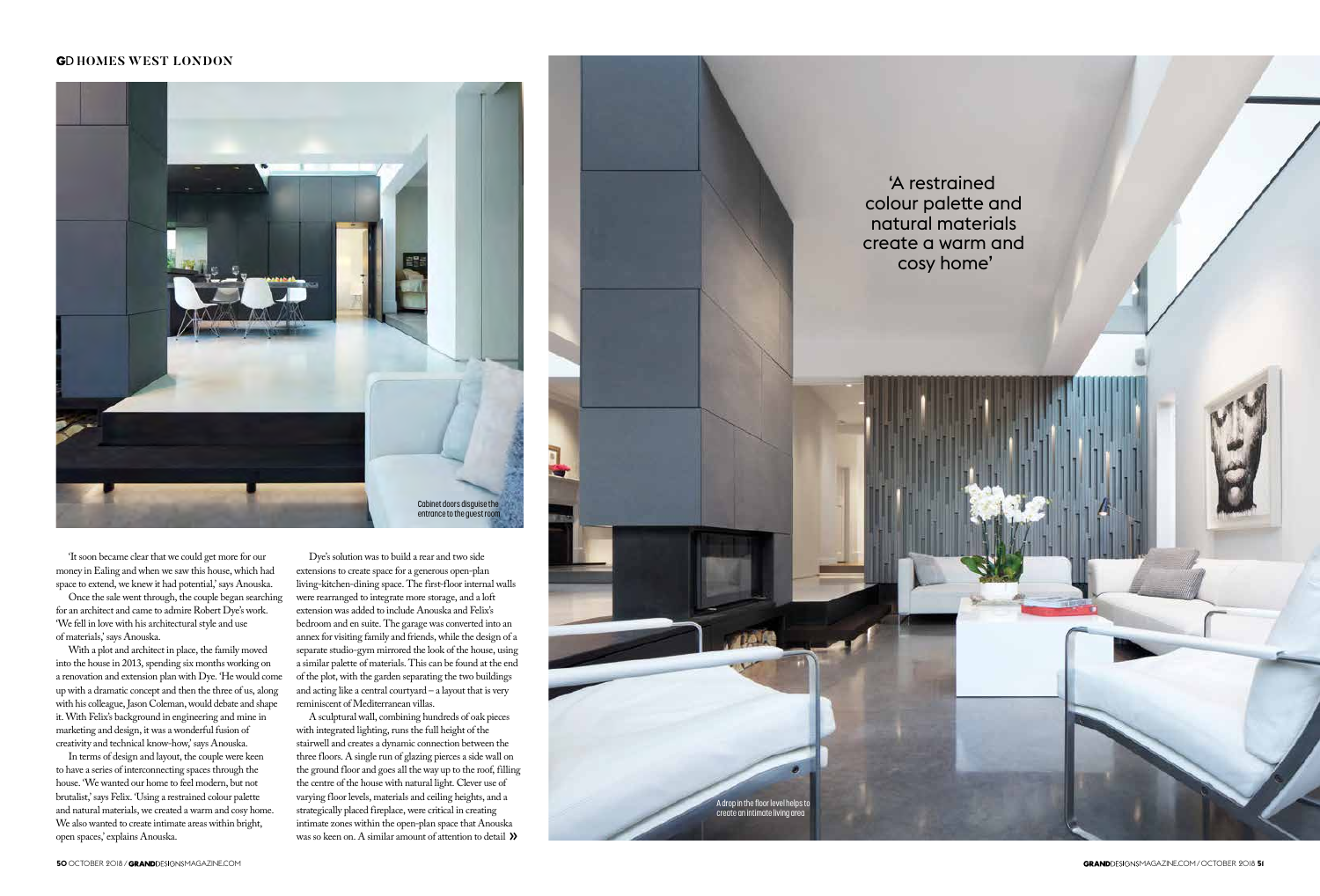went into the purely functional areas, too. A boot room was included on the ground floor, with a warm-water hose placed outside to wash the family's dog, Rolo.

The couple knew that they wouldn't be able to do all the work under Permitted Development (PD). Dye's solution was to break the project down into individual PD elements applied for one after the other. 'We signed off the basic envelope of the house in September 2014 and our first PD application went through in November 2014,' says Felix. 'In total, we had nine different planning applications of various types and having certified our PD rights we applied for full planning for the overall scheme,' he says. 'It was a really intense period and the most stressful

### **GDHOMES WEST LONDON**



The staircase, by Clark Furniture and PMF Metalwork, cleverly highlights light and shade



part of the whole project,' says Anouska. 'When we finally applied for full planning permission, we had already spent 18 months and a lot of money getting to this point. There was still a risk that planning would be refused,' she says.

Thankfully, planning was granted in May 2015 and the family moved into a house nearby. Building works began in August 2015 with three boreholes dug at key places before any foundations were laid. Once the engineer was happy with the site, the back of the house was demolished and the staircase, ceilings and internal walls were all removed. Next, the foundations were laid and the steel frame went in, ready for the brick and block extensions to be built and internal walls rebuilt.